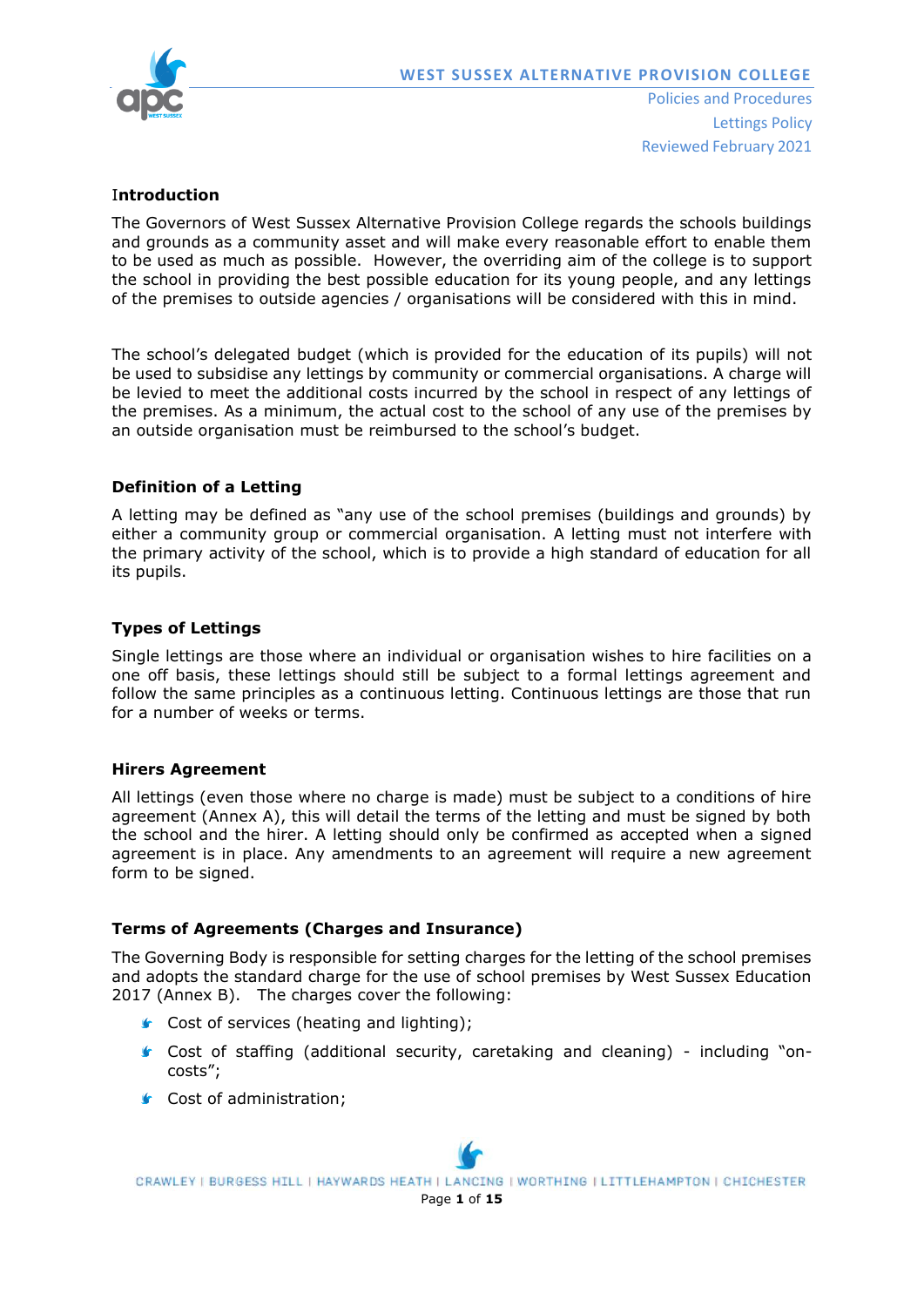

- Cost of "wear and tear":
- Cost of use of school equipment (if applicable);
- $\blacktriangleright$  Profit element (if appropriate).

Where there are multiple lettings taking place at the same time, the costs for services and staffing will normally be shared between the organisations involved.

When the school is being used for election purposes a Let Form will still need to be

completed, but no charge will be made as PCC will reimburse the school with a token payment to cover the utility charges. (Annex C)

Non-commercial hirers who have no existing Public Liability Insurance with a preferred minimum limit of indemnity of £10 million, (although £5 million may be acceptable subject to approval) must as a condition of the proposed hiring, take out the Hirer's Insurance arranged by West Sussex County Council. The premium is charged at 9% of the basic hire charge, plus 12% Insurance Premium Tax (IPT).

### **Management and Administration of Lettings**

The Headteacher is responsible for the management of lettings, in accordance with this Policy. Where appropriate, the Headteacher may delegate all or part of this responsibility to other members of staff, whilst still retaining overall responsibility for the lettings process.

If the Headteacher has any concern about whether a particular request for a letting is appropriate or not, they will consult with the Governing Body.

#### **The Administrative Process**

Organisations seeking to hire the school premises should approach the Assistant Business Manager (or other designated member of staff), who will identify their requirements and clarify the facilities available. A Booking Form for School Lettings (Annex D) should be completed at this stage. The starting and finishing times on the booking form should be such, to allow time for any setting up and clearing up respectively. The Headteacher / Governing Body has the right to refuse an application, and no letting should be regarded as "booked" until approval has been given in writing.

No public announcement of any activity or function taking place should be made by the organisation concerned until the booking has been formally confirmed.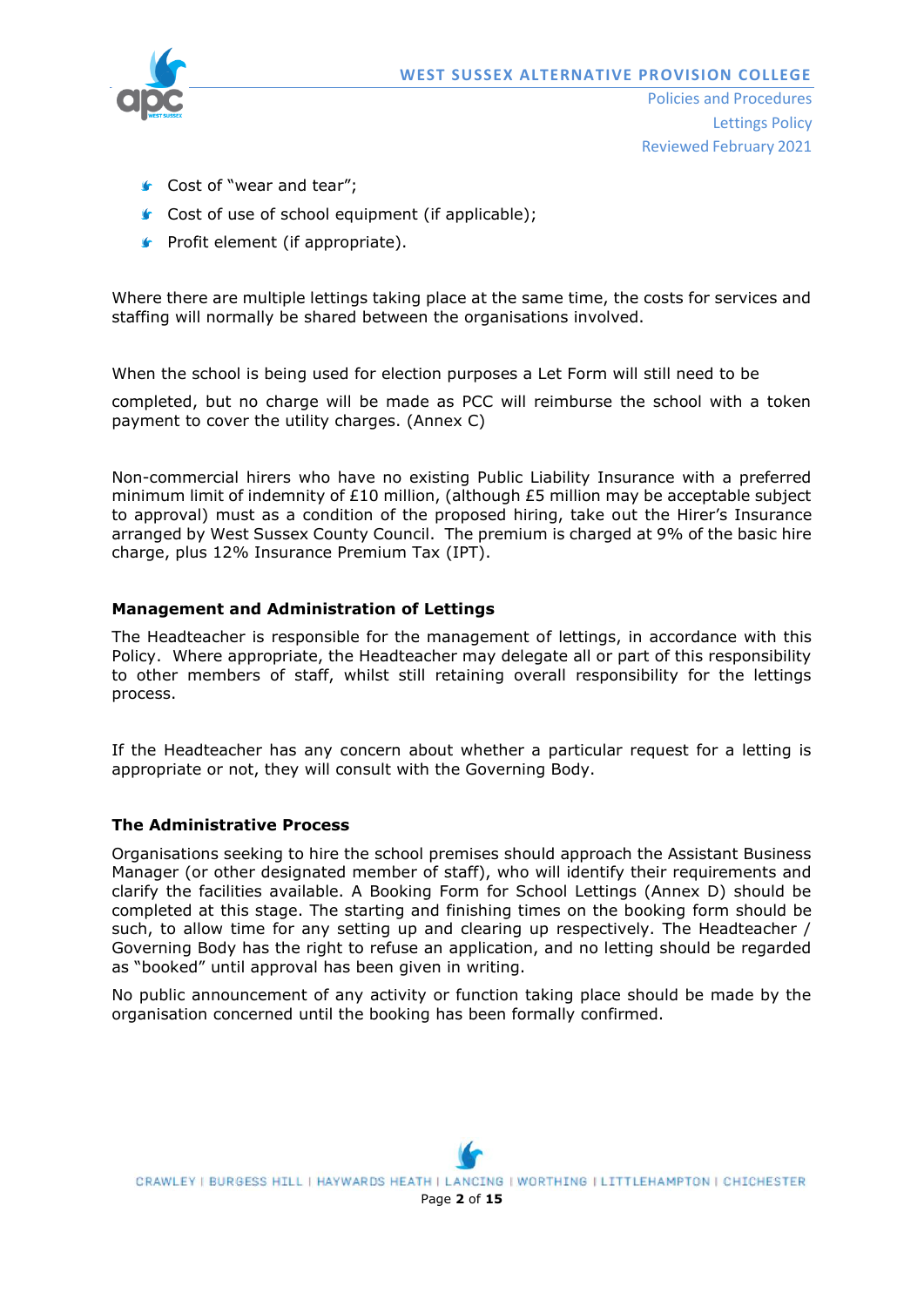

Once a letting has been approved, confirmation will be sent to the hirer, setting out full details of the letting and enclosing a copy of the terms and conditions and the hire agreement.

The letting should not take place until the signed agreement has been returned to the school. The person applying to hire the premises will be invoiced for the cost of the letting, in accordance with the West Sussex standard charges for the use of School Premises 2017.

The hirer should be a named individual and the agreement should be in their name, giving their permanent private address. This avoids any slight risk that the letting might be held to be a business tenancy, which would give the hirer security of tenure.

All lettings fees which are received by the school will be paid into the school's individual bank account, in order to offset the costs of services, staffing etc (which are funded from the school's delegated budget). Income and expenditure associated with lettings will be regularly monitored to ensure that at least a "break even" situation is being achieved.

An annual report on lettings will be made to the governing body and will include information on users, finances, incidents and accidents, enquiries and any lettings refused.

| <b>ISSUED</b>           | March 2018    |
|-------------------------|---------------|
| <b>ADOPTED BY WSAPC</b> | March 2018    |
| <b>RATIFIED BY GB</b>   | 19 March 2018 |
| <b>REVIEW DATE</b>      | Feb 2022      |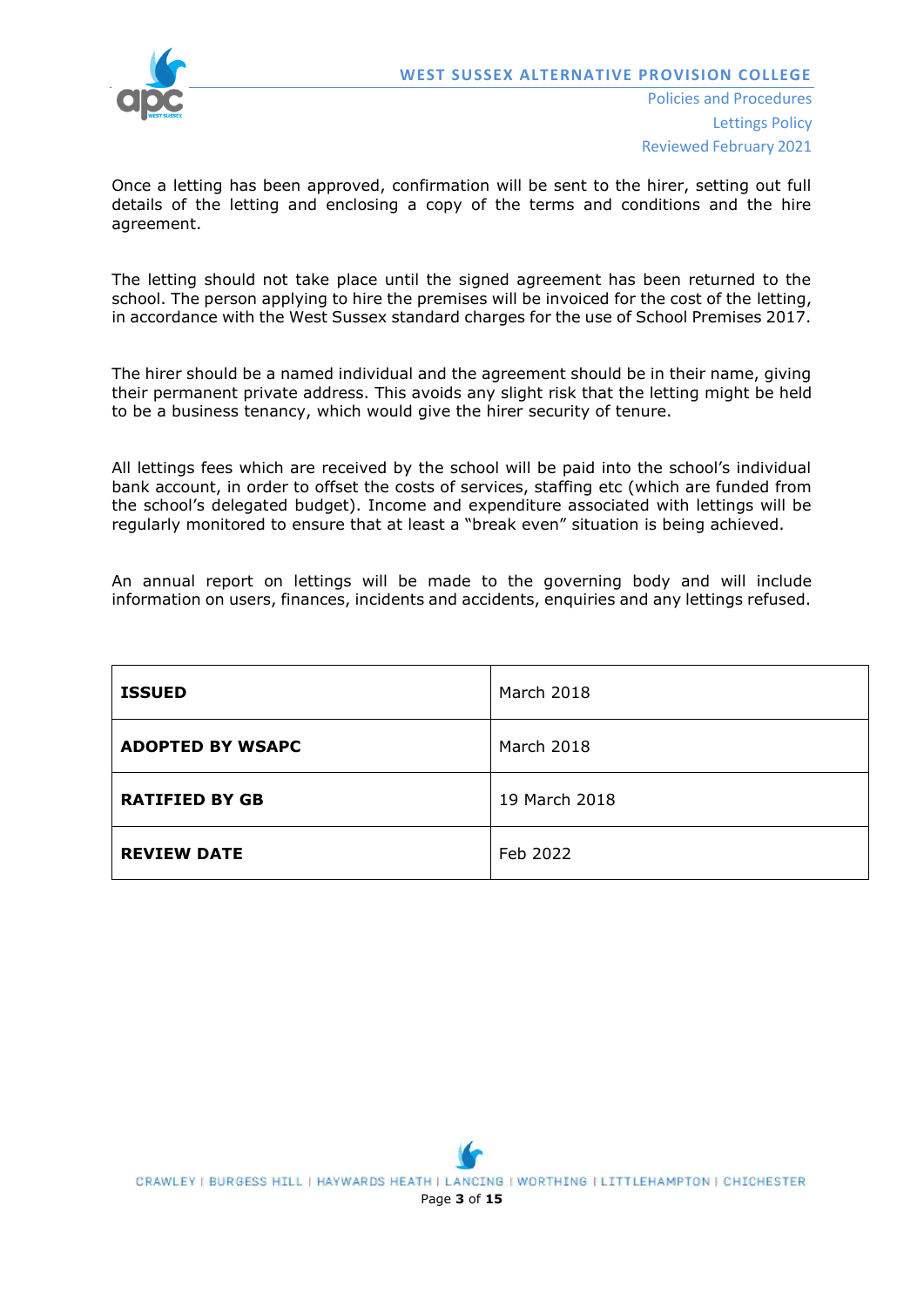

## **Annex A- Hirers' Agreement Terms and Conditions**

The terms and conditions can be changed depending on the hirer (eg. Whether kitchen use is required, access into the building is needed etc)

All terms and conditions must be adhered to. The "Hirer" shall be the person making the application for a letting, and this person will be personally responsible for payment of all fees or other sums due in respect of the letting and ensuring the terms and conditions are adhered to.

# **Name of School/College:**

……………………………………………………………………………………………….

**Name of Hirer:** ………………………………………………………………………………………………. ('the Hirer')

- 1. The School will provide the hirer with up-to-date H&S information needed for the period of hire. Guidance, for the school, is available on what information needs to be provided to the hirer. The guidance is located within the Resources section under Health and Safety A-Z (Hiring out your premises) on West Sussex Services for Schools (WSSfS).
- 2. The Hirer shall satisfy himself that the facilities to be hired are suitable for his purposes.
- 3. The use of the premises must not interfere with the proper working of the School/College or impair its efficiency.
- 4. The contract for the hire of the premises between the Hirer and the Governors of the School/College shall take effect only upon written acceptance of the application on behalf of the Governors being posted or handed to the Hirer.
- 5. The Hirer shall be advised of the hiring fees (and any insurance premium) either on completion of the application form (**Form SL1**) attached or on the written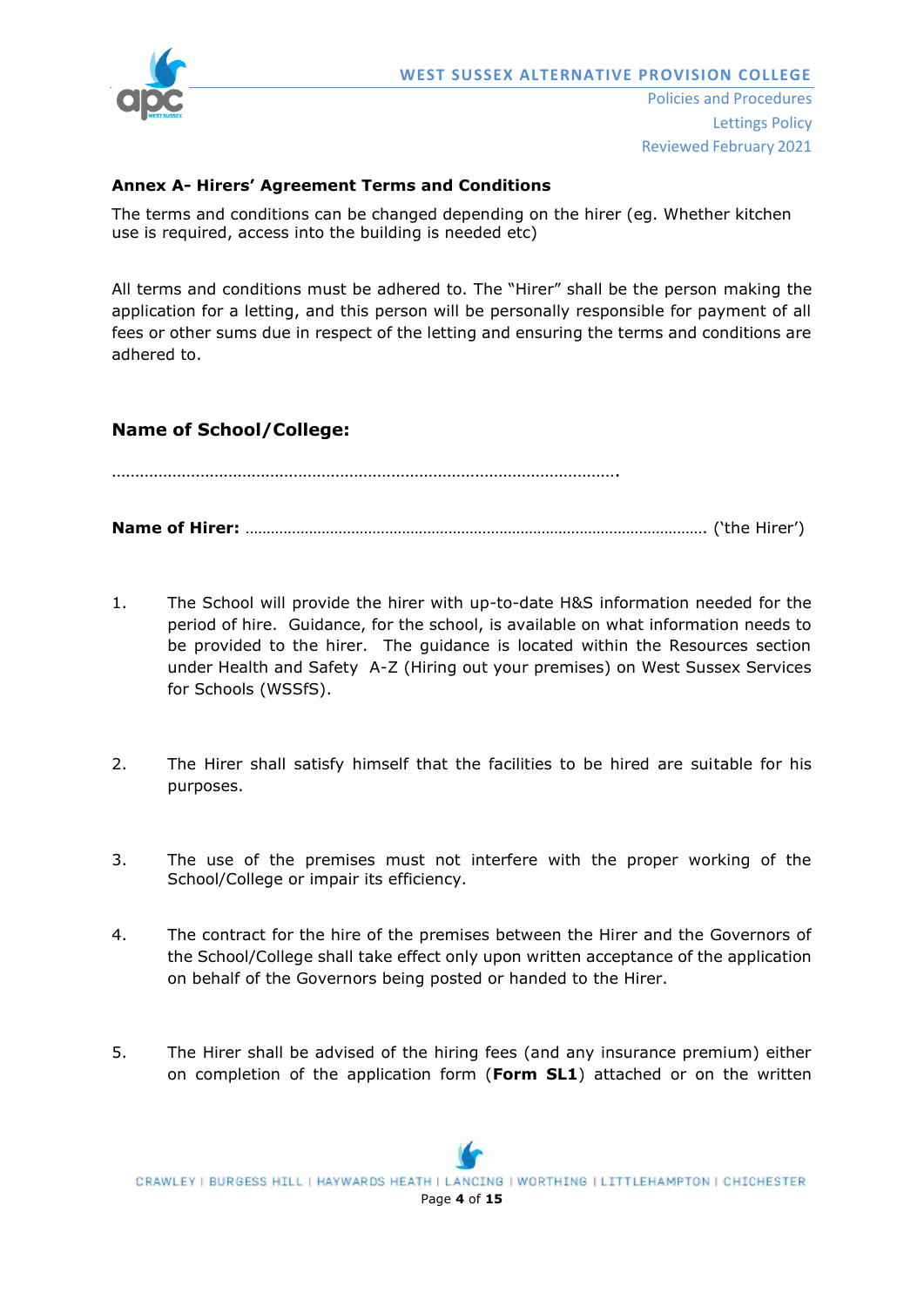

acceptance of the hiring and shall pay the hire fee within 7 days of the written acceptance.

6. In the event that the Hirer cancels the hiring, the following fees shall be repayable to the Hirer, less any expenses incurred, at the Governors' discretion:

| not less than 42 days notice of cancellation $-$ 75% of fees |           |
|--------------------------------------------------------------|-----------|
| not less than 28 days notice of cancellation $-$ 50% of fees |           |
| less than 28 days notice of cancellation                     | no refund |

- 7. The Hirer shall indemnify the Governors of …………………………………………………………….. School/College and the West Sussex County Council against all claims for damages, compensation and/or costs in respect of:
	- (i) bodily injury or illness to Third Parties, and/or
	- (ii) damage to Third Party property caused by or arising out of or being incidental to the Hirer's use of the premises.
- 8. The Hirer shall be responsible for loss or damage to the School/College premises and contents therein the property of the West Sussex County Council.
- 9. The Hirer shall obtain adequate insurance in respect of the liabilities and the loss or damage referred to respectively in Conditions 6 and 7 above. (See Appendix following Conditions of Hire for explanatory notes on insurance).
- 10. In order to obtain adequate insurance either from your own insurance source or if you wish to use the insurance provided through the school and West Sussex County Council (see appendix), you should ensure that you have an appropriate risk assessment of the activity you are going to undertake. The risk assessment should be attached to this application form.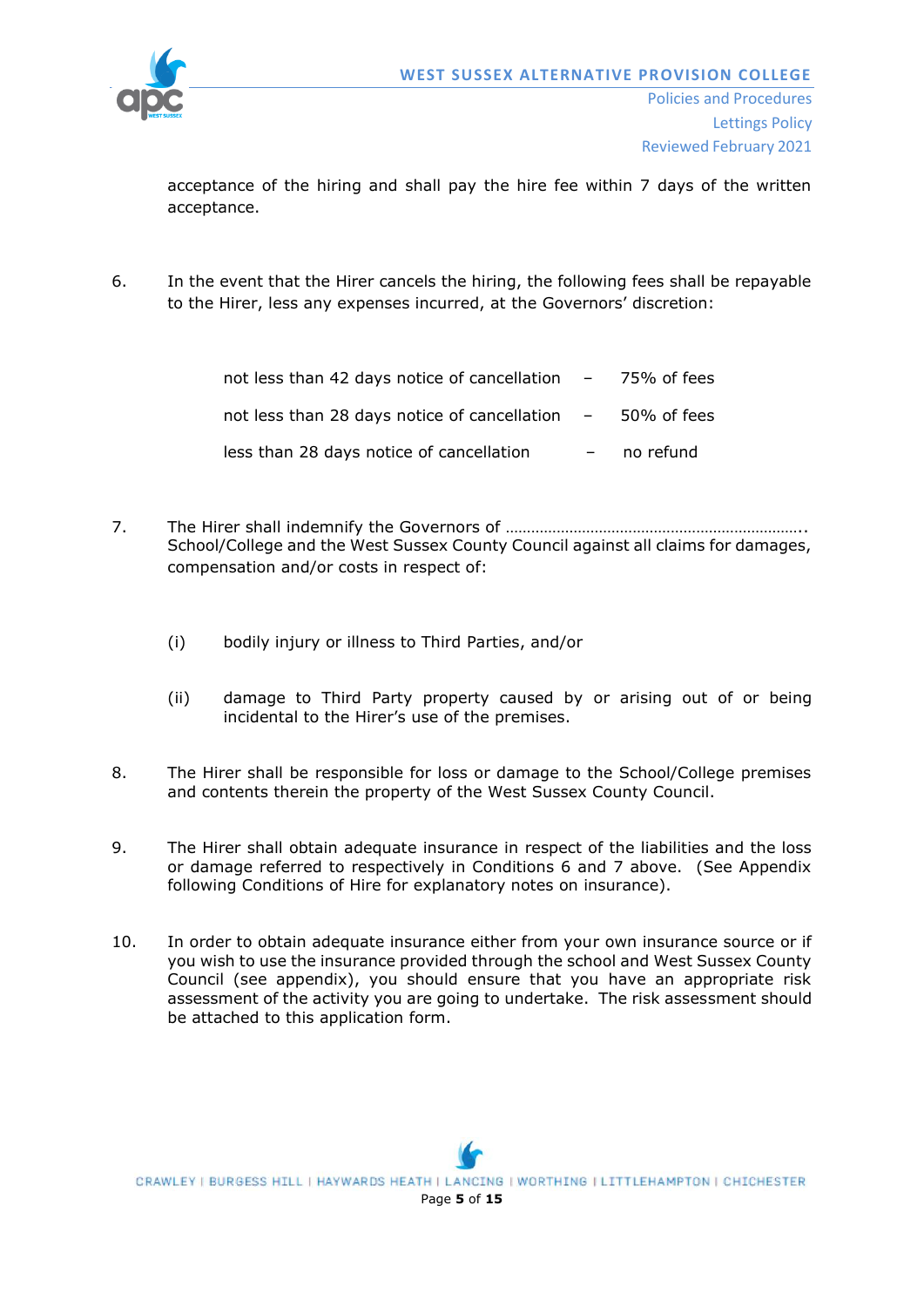

- 11. The risk assessment does not have to be a detailed document, but it will need to provide information on what activity will take place on the school premises and in which rooms. There should be a simple plan of:
	- $\bullet$  how are people going to get into the premises,
	- $\blacktriangleright$  how will they be notified of an emergency and what they should do if an alarm is activated
	- **f** information on what they can and can't do, where they can go and can't go etc.
	- **F** appropriate control measures to deal with emergencies such as a nominated first aider, someone who remains able to take control if the there is an emergency and call the emergency services if needed
- 12. The Governors hold/do NOT hold licences for (a) public dancing, music or any other public entertainment and (b) public performance of plays.

(The Hirer shall be responsible for obtaining any licence required from the District/Borough Council and shall produce the licence for inspection prior to the hiring date). The Hirer shall be responsible for complying with the terms of any such licence.

- 13. The Hirer shall be responsible for complying with the legislation relating to copyright in relation to the hiring and with the legislation relating to copyright in relation to the hiring and the requirements of the Performing Rights Society Limited and Phonographic Performance Limited concerning the performance respectively of musical work and sound recordings on the premises. The Hirer indemnifies the County Council against any breach of this condition.
- 14. If the Hirer intends to apply for a Justices' Occasional Licence for the sale of intoxicating liquor then the written approval of the Governors shall first be obtained. The Hirer shall be responsible for ensuring compliance with the provisions of the Licensing Acts.
- 15. The Hirer shall be responsible for ensuring that any gaming or lottery, which takes place on the School/College premises, complies with the relevant legislation.
- 16. Use of the premises is limited to the accommodation hired and necessary facilities such as toilets. Car parking is permitted in designated areas on the School/College premises subject to availability.
- 17. Where permission is given for the use of kitchen areas, this will normally be limited to the use of ranges, hot cupboards and wash up sinks. The Hirer shall be responsible for the provision of crockery, glasses, cutlery and cleaning materials. Kitchens must be left in a clean and tidy condition for the preparation of the school meal on the following day. On no account may foodstuffs stored in kitchens be used by Hirers.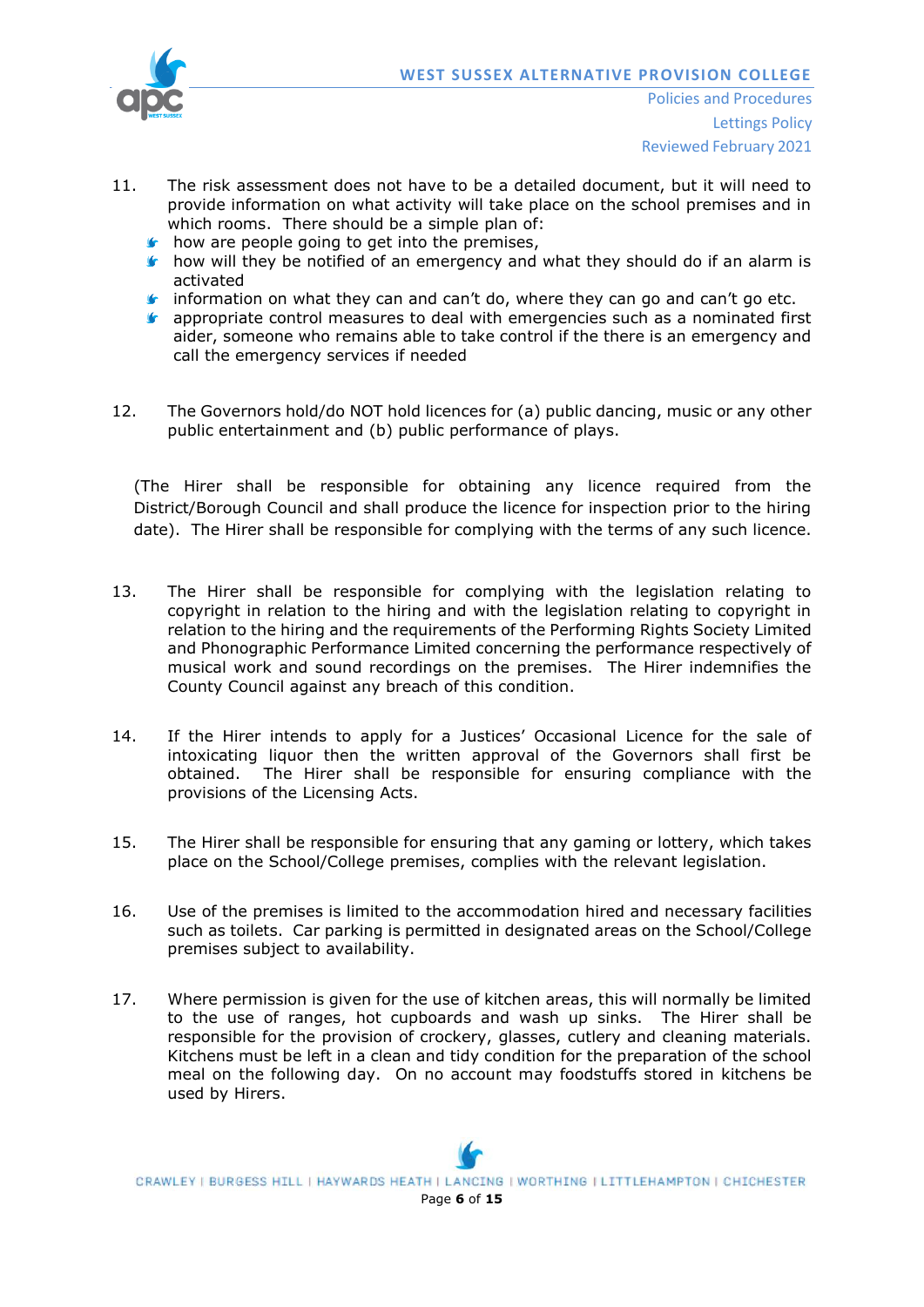

Reviewed February 2021

- 18. The Hirer is responsible for the preservation of good order during the hiring. The Hirer shall at all times provide an adequate number of stewards who shall be present throughout the hiring.
- 19. The Governors reserve the right to require the Caretaker/Premises Officer to be in attendance for the preservation of good order and safety and to recover from the Hirer any additional expenses incurred as a result of this condition.
- 20. The wearing of nailed or stiletto-heeled or other unsuitable footwear in indoor areas is prohibited.
- 21. No nails or screws shall be driven into the walls, floors, ceilings, furniture or fittings, and no placards shall be affixed to any part of the premises.
- 22. The laying of composition or other preparation on School/College floors is prohibited, without the prior written approval of the Governors.
- 23. Smoking on the site is prohibited.
- 24. School furniture (other than chairs in the hired accommodation) and equipment shall not be moved except by prior arrangement.
- 25. Any alteration or addition to the school lighting or electrical heating systems is strictly forbidden, except with the written consent of the Governors. Consent may be subject to conditions, which the Hirer will be required to observe.
- 26. If any special equipment is required, it must be clearly stated on the application form. An extra charge will be made for this service, and the School/College must be satisfied that a competent person will supervise the use of the equipment.
- 27. The Hirer will be responsible for providing any first aid facilities that he deems necessary in accordance with the Health and Safety (First Aid) Regulations 1981.
- 28. No function shall extend beyond the hiring period and the Hirer shall completely vacate the premises and grounds by that time, unless special arrangements have been agreed on behalf of the Governors.
- 29. After use, the Hirer must leave the premises in a clean and tidy condition, the Hirer's property removed, and all appliances switched off and lighting extinguished. The Governors reserve the right to recover from the Hirer any additional expenses incurred as a result of non-compliance with this condition.

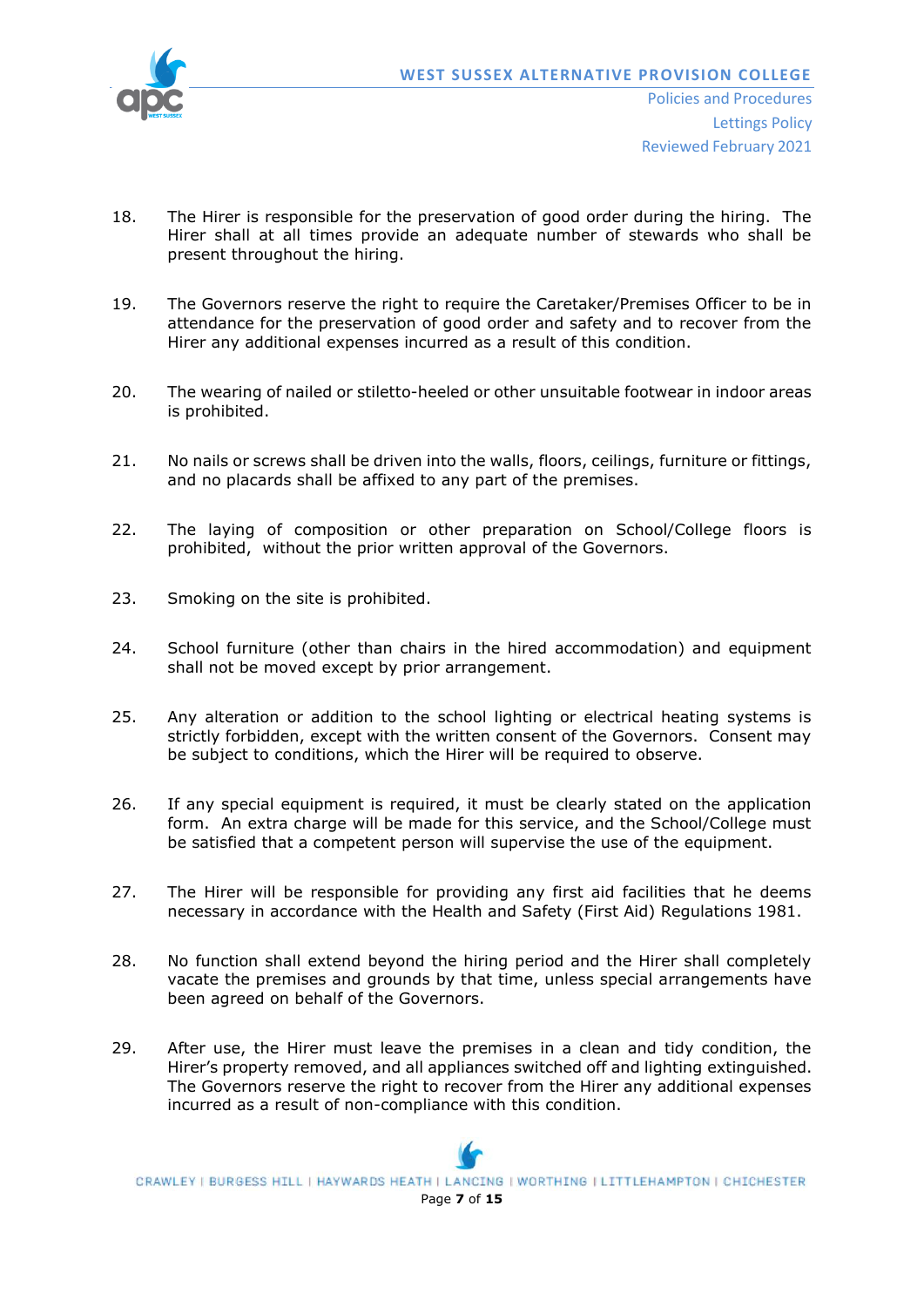

Reviewed February 2021

- 30. The Governors reserve the right to cancel any hiring without notice if:
	- (i) the accommodation will, due to circumstances outside their control, be unavailable for the hire period, or
	- (ii) the Hirer has failed to disclose material information concerning the proposed hiring, or
	- (iii) there are reasonable grounds to conclude that the Conditions of Hire may be breached to a material extent.

In the event of (i) all hiring fees will be refunded to the Hirer, but the Governors shall have no further liability to the Hirer. In the event of (ii) and (iii) any refund of hiring fees shall be at the discretion of the Governors.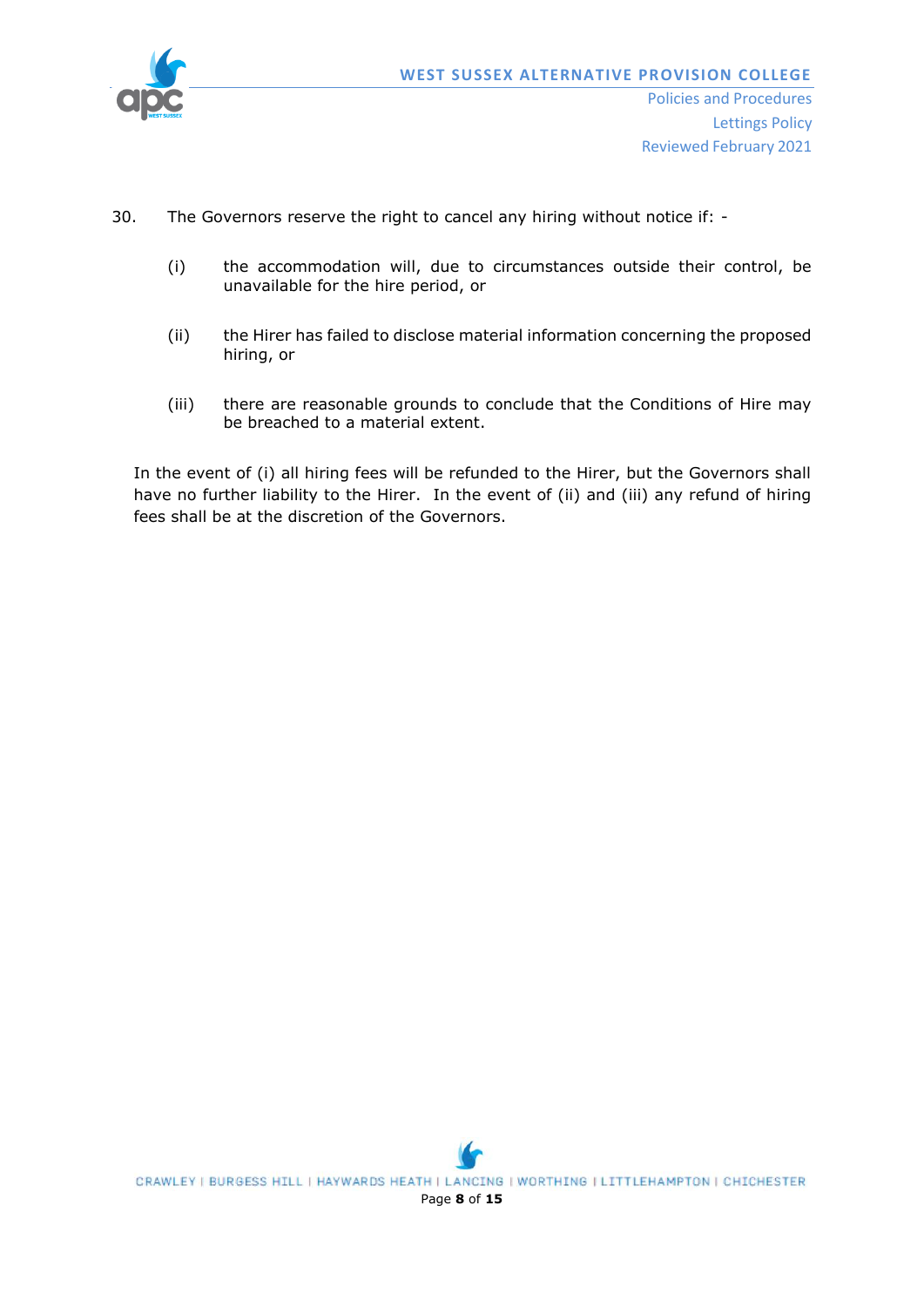

## **APPENDIX**

## **HIRER'S INSURANCE – INDEMNITY CLAUSE**

### A. INJURY TO PERSONS OR PROPERTY

- 1. The Hirer shall indemnify West Sussex County Council against all claims for damages, compensation and/or costs in respect of: -
	- (i) bodily injury or illness to Third Parties, including the County Councils servants and agents or Governors and/or
	- (ii) damage or loss to Third Party property caused by, or arising out of, or being incidental to the hirer's use of the premises.
- 2. The Hirer shall effect adequate insurance to cover this liability with a preferred minimum limit of indemnity of £10 million, although £5 million is acceptable subject to approval from the Litigation, Insurance and Risk Management Section at West Sussex County Council.

The Hirer shall effect adequate insurance to cover this liability: -

#### B. DAMAGE TO PREMISES AND EQUIPMENT

- 1. The Hirer shall be responsible for the loss of, or damage to the premises and contents therein, which is the property of West Sussex County Council, except when loss or damage to the premises or contents are as a result of the negligence of West Sussex County Council.
- 2. The Hirer shall effect adequate insurance in respect of such loss or damage.

Hirers who have no Public Liability Insurance, must as a condition of the proposed hiring, take out the Hirer's Insurance arranged by West Sussex County Council, (provided they do not fall within the definition of the exclusions listed below) and the premium must be added to the hiring fee payable.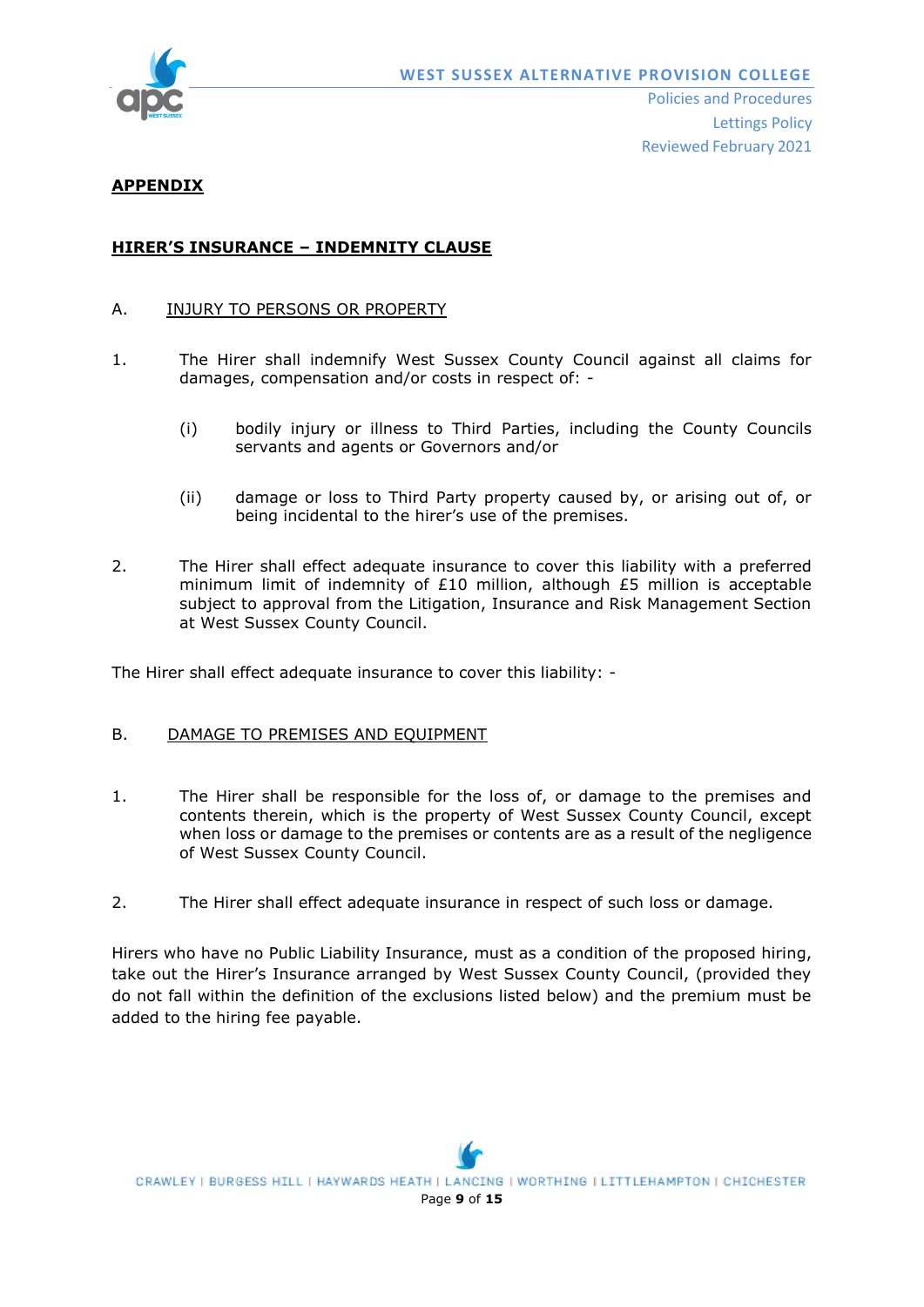

#### HIRERS INSURANCE

In accordance with the terms of hiring it is customary to require persons/organisations to accept responsibility for damage to the premises and its equipment and for Third Party claims involving injury to persons and/or damage to property.

Due to difficulties experienced by non-commercial hirers in arranging Public Liability Insurance with a Limit of Indemnity of  $£10$  million, the County Council has arranged the following policy: -

# **WEST SUSSEX COUNTY COUNCIL – ON BEHALF OF NON-COMMERCIAL INDIVIDUALS AND ORGANISATIONS HIRING COUNTY COUNCIL SCHOOLS, COMMUNITY COLLEGES, EDUCATION CENTRES AND OTHER WEST SUSSEX COUNTY COUNCIL PROPERTIES**

### OPERATIVE CLAUSE

The indemnity will cover individual hirers for their legal liability for injury/illness to third parties and/or loss/damage to their property, and loss or damage to the premises and contents hired, including such liability that may be imposed on the hirer under the terms of the hiring agreement.

#### LIMITATIONS

For loss/damage caused other than by Fire or Explosion, cover is limited to £10,000 per hiring and is subject to an excess of £100.

Damage resulting from Fire or Explosion is limited to £10 million.

#### **EXCLUSIONS**

Political Meetings and Professional Entertainment Promotions.

Commercial or trade hiring.

#### PREMIUMS

The premium is charged at 9% of the basic hire charge, plus Insurance Premium Tax (IPT).

If a group is affiliated to the school or establishment they can obtain a special rate, details of which can be supplied by contacting the Litigation, Insurance and Risk Management Section at West Sussex County Council.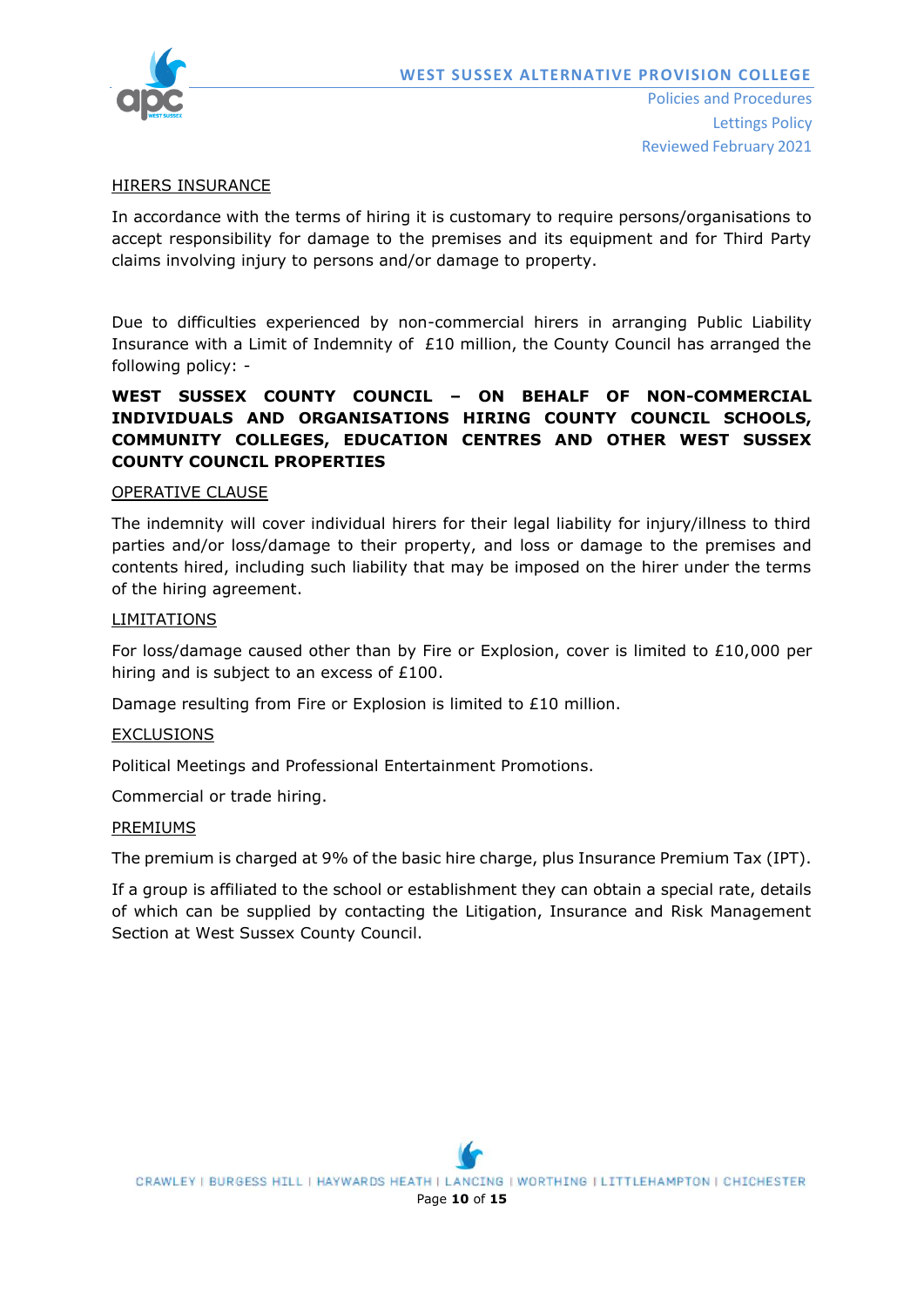

## **ANNEX B**

# **STANDARD CHARGE FOR THE USE OF SCHOOL PREMISES BY WEST SUSSEX EDUCATION SERVICES FROM**

# **1 ST SEPTEMBER 2020**

|                                            | <b>Primary</b> | <b>Secondary</b> |
|--------------------------------------------|----------------|------------------|
| Fixed charge per session per site          | £32.95         | £40.90           |
| Heating supplement per session<br>per site | £11.80         | £62.00           |

| Hourly Rate charges in addition to the above |       |       |
|----------------------------------------------|-------|-------|
| Hall/Gym charge                              | £7.10 | £8.30 |
| Room Charge                                  | £4.10 | £4.70 |
| <b>ICT Room</b>                              | £7.10 | £8.30 |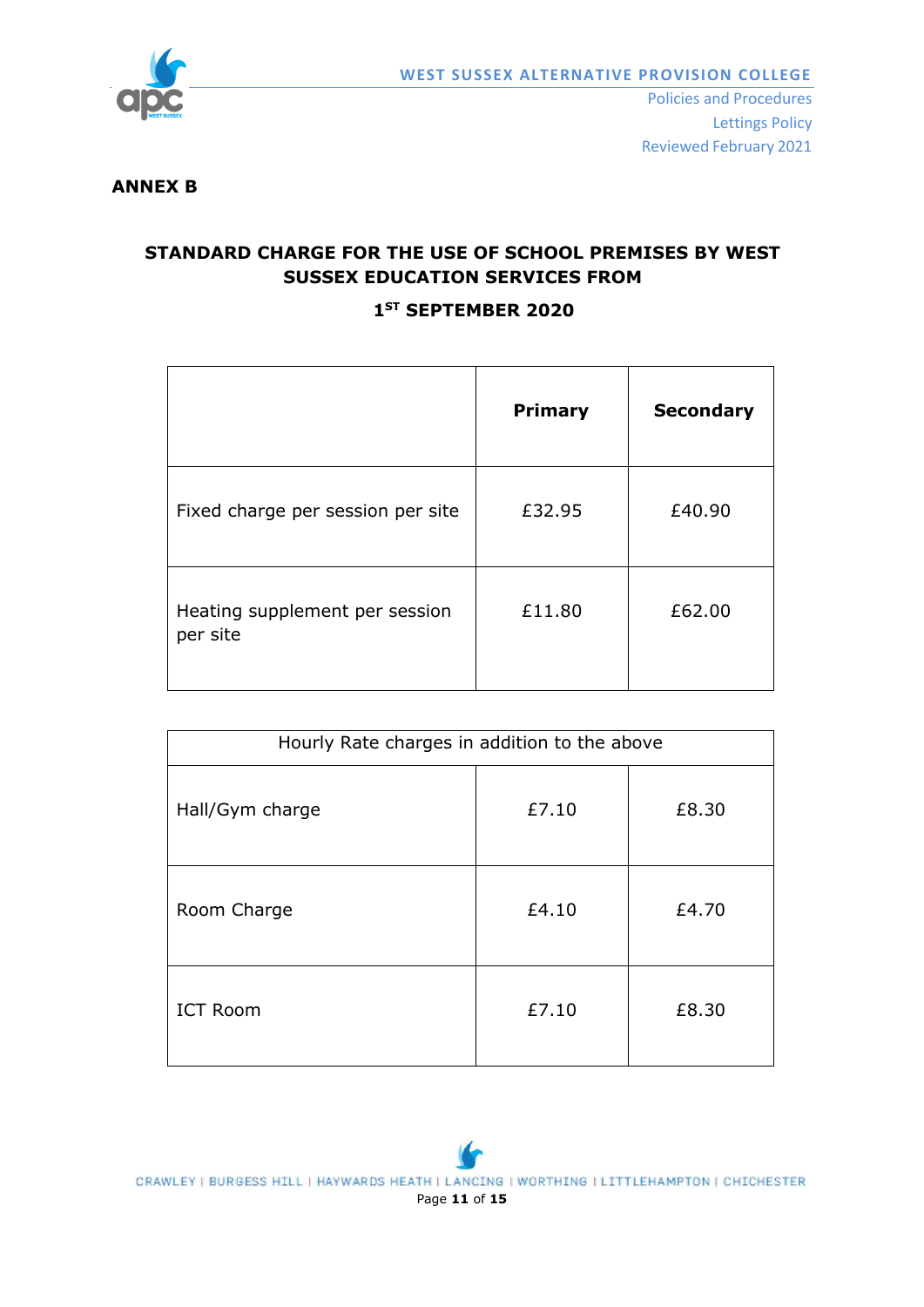

These charges will apply to West Sussex education services using school sites and facilities.

Please note that the definition of a session is a morning, an afternoon or an evening. For morning and afternoon sessions during the school day, education services would not normally be charged for heating and opening and closing charges since such costs are already publicly funded through the school budget share. The Music Education Hub provides instrumental tuition for pupils during the school day and will not be charged for the use of premises during the school day but can be charged the standard charge for use of premises out of school hours.

A service level agreement between regular local authority service users of school premises and schools will set out the level and quality of service that is covered by the standard charge and arrangements to meet any costs that fall outside the standard charge structure.

# **Note to Heating Supplement:**

The use of different fuel mixes between Primary and Secondary schools is reflected within the heating supplement.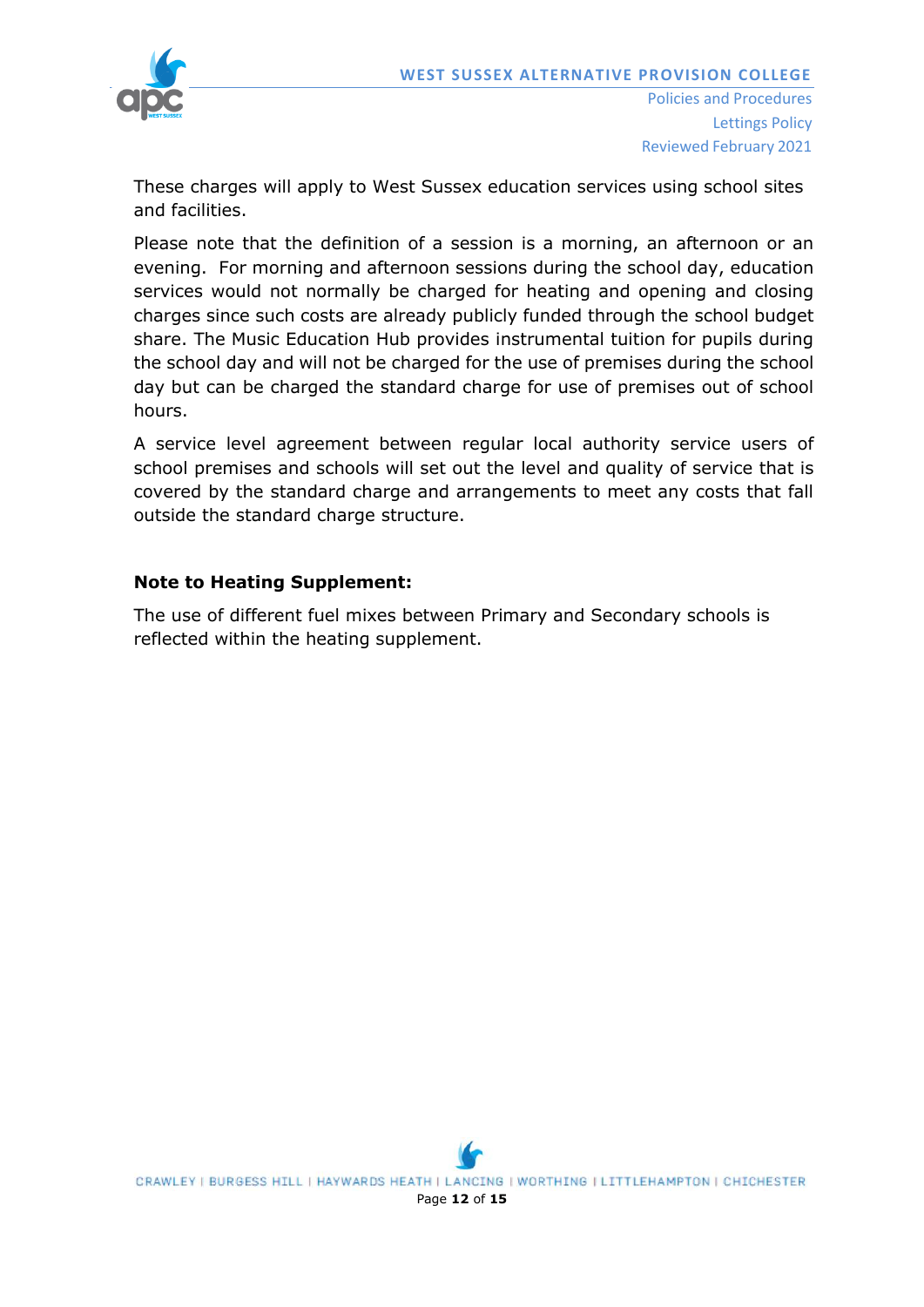

# **ANNEX C**

# **USE OF SCHOOL PREMISES – CHARGES FOR ELECTION PURPOSES FROM 1st SEPTEMBER 2020**

THESE CHARGES ARE MANDATORY AND SCHOOLS WILL RETAIN THE INCOME FROM THE ELECTORAL USE OF SCHOOL PREMISES.

# **1.**

Estimated cost of caretaking £23.10 plus an additional £7.90 if polling continues after 10.00 p.m.

# **Plus**

# **2.**

For one polling station on the site, an additional payment of £4.10for the cost of caretaking and £10.85 in respect of the school's expenses;

# **Or**

# **3.**

For two or more polling stations on the site, (a) an additional payment of £8.15for the cost of caretaking, and (b) £10.85 per station in respect of the school's expenses.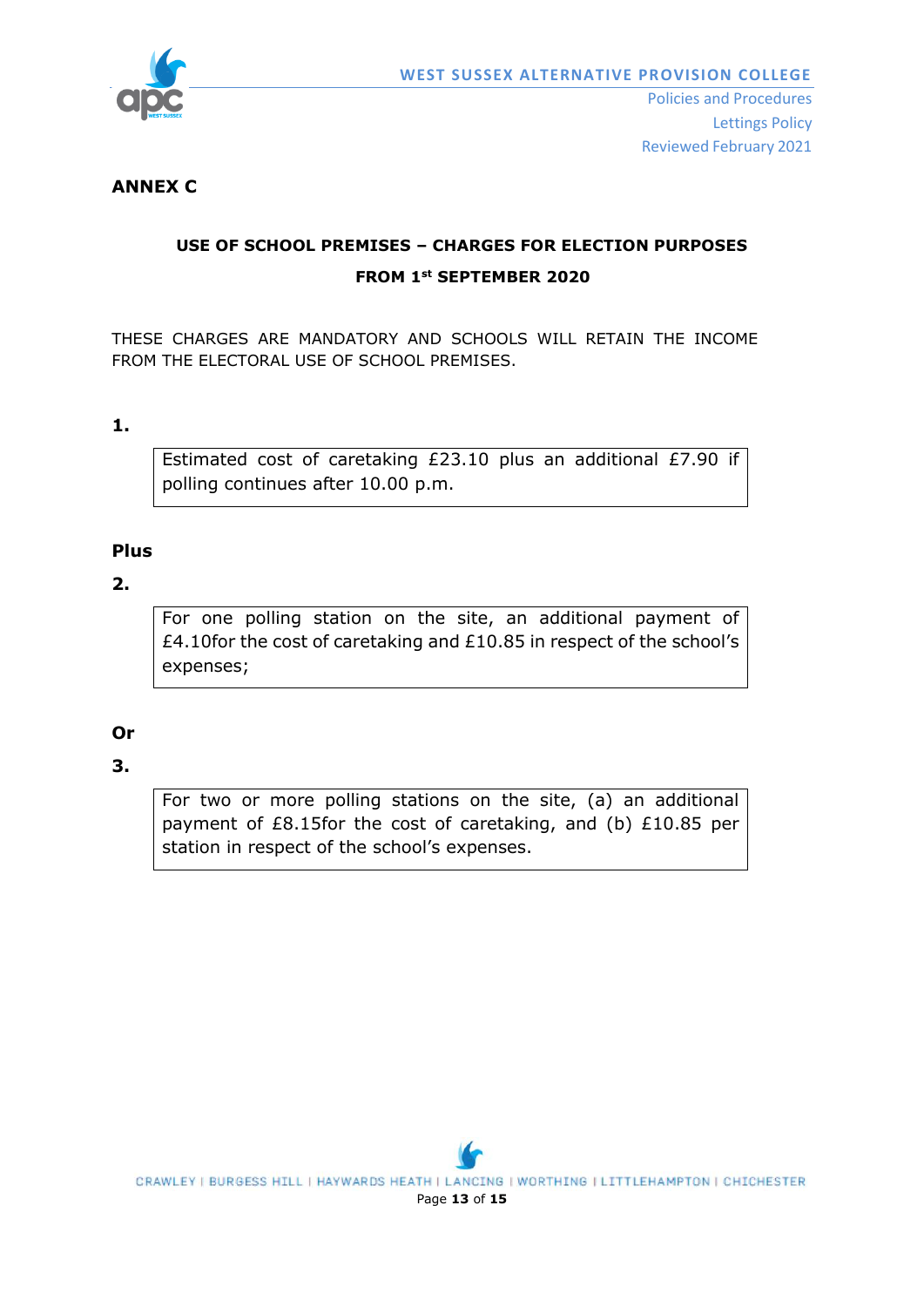

#### **Annex D – Booking Request**

|--|--|

Reference Number of Hiring ……………………

### **This form should be completed and returned to the College as soon as possible. If the application is accepted, a copy of the form will be returned to the Hirer.**

- 1. **Name of Organisation:**. …………………………………………………………………(The Hirer).
- 2. Name, address and telephone number of person responsible for organising the letting to whom all correspondence should be sent:

………………………………………………………………………………………………………………………………………… …………………………………………………………………………………………………………………………………………

3. The Hirer applies to use the School/College premises on: ……………………….(date)

from ……………….. am/pm to ……………….. am/pm

for the following purpose(s):

(specify precise nature of proposed function and whether to be private or public)

4. Parts of Premises required:

#### **Please Note:**

**The hiring will be confined to the use of the premises as set out above. If the Hirer wishes to use any other part of the premises, separate application must be made as early as possible.**

| 5. | Do you require the accommodation to be heated?                                                                | YES/NO        |
|----|---------------------------------------------------------------------------------------------------------------|---------------|
|    | If heating is required, please state times:<br>to  am/pm                                                      |               |
| 6. | Will there be a public entertainment or public performance of a play?                                         | <b>YES/NO</b> |
| 7. | Is it proposed to apply for a Justices' Occasional Licence for the function? YES/NO                           |               |
| 8. | Will use of the kitchen areas be required for preparing refreshments?                                         | YES/NO        |
| 9. | If YES, please supply details on an accompanying sheet.<br>Will the use of any special equipment be required? | <b>YES/NO</b> |

## **If YES, please specify:**